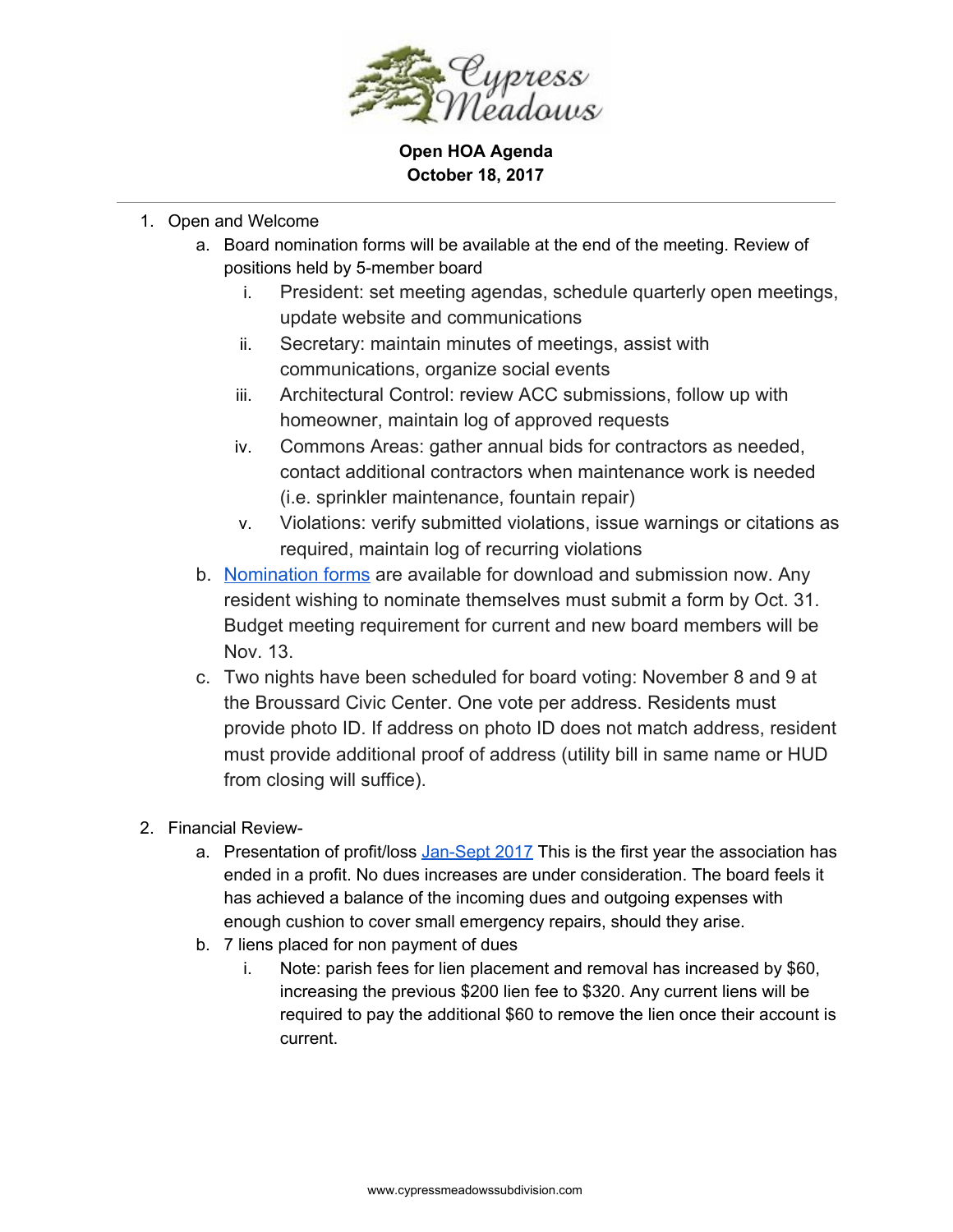- 3. Committee Reports:
	- a. ACC
		- i. review of procedures: submit ACC request describing improvements, materials, and drawing of improvement; form can be found on website under HOA [Docs](http://www.cypressmeadowssubdivision.com/hoa-docs/)
		- ii. 9 approvals in 2017- include sheds, extended concrete, paint color changes
	- a. Commons Areas
		- i. Fall Color installed on 10/18
		- ii. Round-a-bout brick should not be climbed on. Please warn children to stay off; board is pursuing means of having the brick repaired or torn down. At this point, developer has not returned calls about the poor construction and we do not have a name of contractor to follow up with. Should the brick be torn down, all infrastructure would need to be replaced at a significant cost to the association.
		- iii. Repairs to sprinklers at Birchview entrance and round-a-bout are underway
	- b. Communications
		- i. Black Pot Cook-Off October 29. Two contests: black pot and desserts.
			- 1. Black Pot (anything from cooked in a pot such as gumbo, jambalaya, chili) should be cooked on site. Cooks should be prepared to serve judges samples by 12:45. If any cooks need to arrive before 8 am for set-up and preparation, that is OK. Cooks are to provide all tables, tents, supplies needed for serving. Consider small styrofoam cups for tastings. Tip jars may be set up. Plan for 30-40 full size servings so you'll have enough taste-size servings to go around.
			- 2. Desserts may be prepared at home and delivered before 12:45 for judge sampling. Bring any serving utensils or plates needed.
			- 3. Residents wishing to sample can come taste for free starting at 1:00. Tips can be given to your favorite dishes to help offset costs for cooks. Bring your own drinks, chairs, blankets, etc. A fun jump and portelet will be provided. Residents encouraged to bring any other outdoor games for the block party from 1:00-5:00.
			- 4. Due to limited parking only black pot cooks should park at the commons area; others should plan to walk or park in Phase 4
		- ii. Halloween Trick or Treating will follow City of Broussard schedule on Tuesday, Oct. 31 from 6:00-8:00. (Public schools will be closed for students on Nov. 1).
		- iii. Take care driving on Fairfield extension. Not all drivers are aware of the new stop signs and right of way for Fairfield drivers.
	- c. Violations-Marcus
		- i. Review of procedures: Please take a picture and send email to violations@cypressmeadowssubdivision.com
		- ii. All residents have responsibility to report violations as this maintains the integrity of the neighborhood and protects property values; all